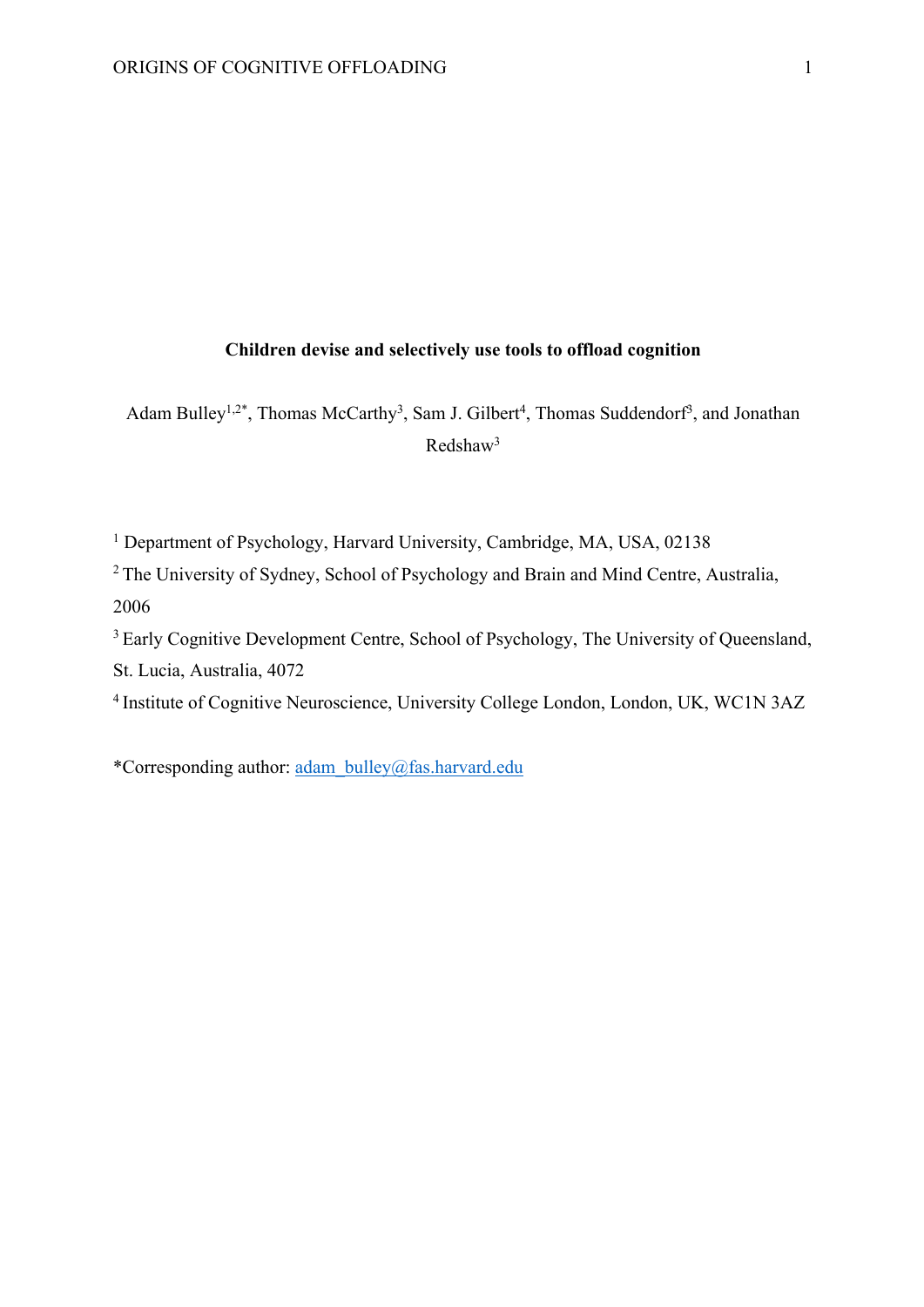#### **Summary**

From maps sketched in sand to supercomputing software, humans ubiquitously enhance cognitive performance by creating and using artifacts that bear mental load [1–5]. This extension of information processing into the environment has taken center-stage in debates about the nature of cognition in humans and other animals [6–9]. How does the human mind acquire such strategies? In two experiments we investigated the developmental origins of cognitive offloading in 150 children aged between 4 and 11 years. We created a memory task in which children were required to recall the location of hidden targets. In one experiment, participants were provided with a pre-specified cognitive offloading opportunity: an option to mark the target locations with tokens during the hiding period. Even 4-year-old children quickly adopted this external strategy and, in line with a metacognitive account, across ages children offloaded more often when the task was more difficult. In a second experiment, we provided children with the means to devise their own cognitive offloading strategy. Very few younger children spontaneously devised a solution, but by ages 10 and 11 nearly all did so. In a follow-up test phase, a simple prompt greatly increased the rate at which the younger children devised an offloading strategy. These findings suggest that sensitivity to the difficulties of thinking arises early in development and improves throughout the early school years, with children learning to modify the world around them to compensate for their cognitive limits.

**Keywords:** cognitive artifacts, cognitive offloading, cognitive development, extended mind, metacognition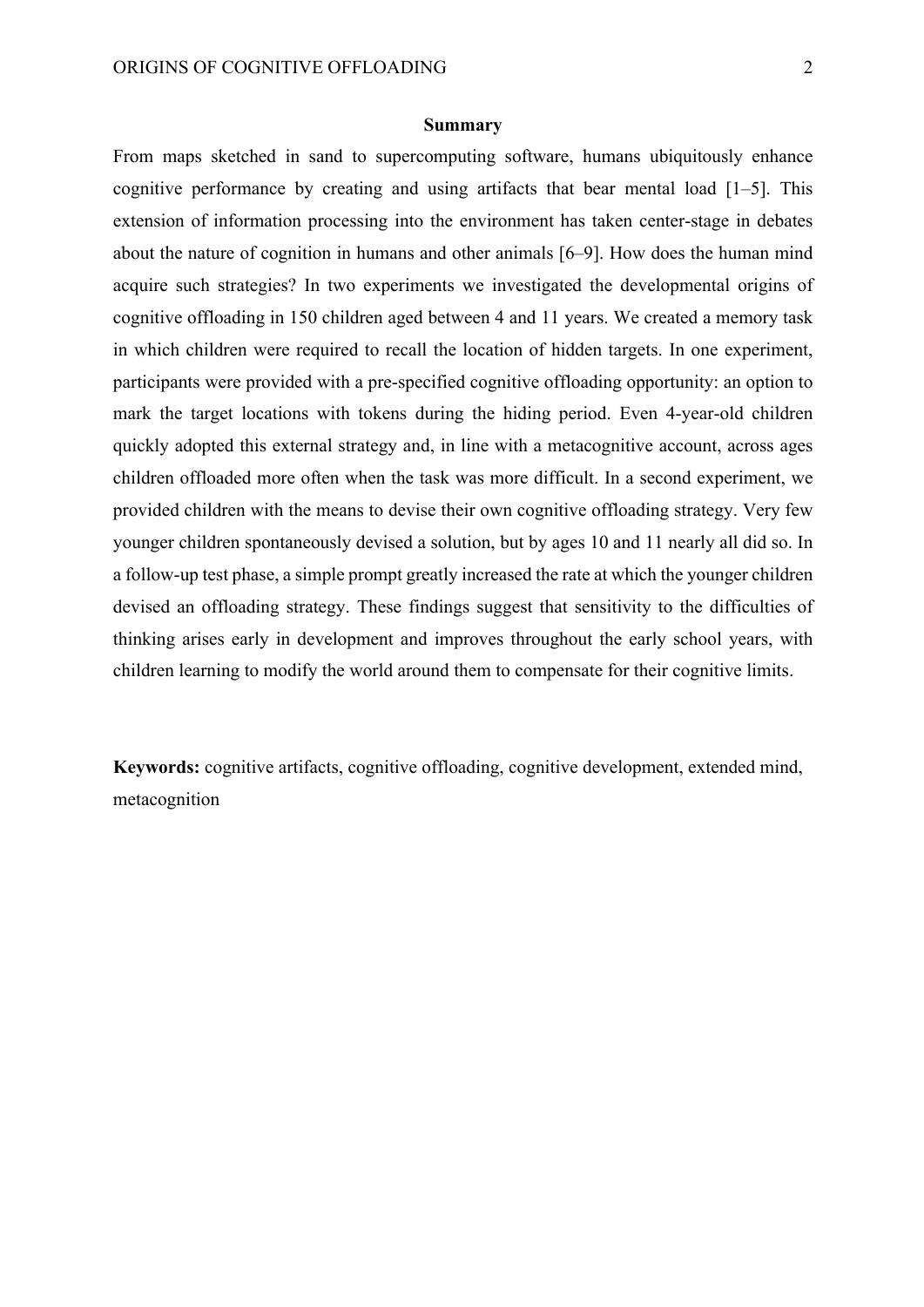#### **Results and discussion**

## **Experiment 1. When and how do children begin to offload cognition with tools?**

To investigate cognitive offloading in young children, we created a simple hiding game paradigm (Fig. 1) inspired by Piagetian object permanence tasks [10,11] but with drastically reduced chance performance levels. A circular array of 25 cups was arranged in front of participants (experiment 1:  $n = 80$ , mean age = 7.39 years, range = 4.01 years to 11.95 years). Targets (stickers) were hidden underneath the cups, and participants were instructed to try to find the rewards by choosing the correct cups after a 5-second time delay. Children first completed the game without any opportunity for cognitive offloading (*phase 1*), and then again after being introduced to an optional strategy with which they could offload cognition by placing tokens atop the target cups while the stickers were being hidden (*phase 2*). While previous studies have provided children with external cues that act as reminders for delayed intentions [e.g. 12–17], here we were interested in how young children would set their own reminders as a means of offloading cognition.

We varied the number of hidden stickers (1 vs 5) to investigate whether children would set proportionately more reminders in a more difficult version of the task. Previous work has shown that adults tend to be selective in their use of cognitive offloading, taking into account the costs of time and effort that these strategies require and thus offloading more frequently in situations of higher internal demand [18–20]. Although the cost of setting reminders in the current experiments is minimal, the design nonetheless allowed us to track changes in children's propensity to account for these costs across development.

#### **INSERT FIGURE ONE HERE**

In both phases, we scored search accuracy as the proportion of target cups searched after the delay (out of all cups searched), such that scores could range from 0 (no target cups searched) to 1 (all target cups searched), and we analyzed these data with General Linear Models. Children were more accurate in easy trials than in hard trials, confirming the efficacy of the difficulty manipulation ( $M_{\text{easy}} = 0.91$ , SE = .02,  $M_{\text{hard}} = 0.70$ , SE = .02;  $F(1,78) = 113.96$ ,  $p < .001$ ,  $\eta_p^2 = .59$ ). In line with our predictions, search accuracy was significantly higher in phase 2 (when the cognitive offloading strategy was allowed) than phase 1 (when it was not;  $M_{\text{phase1}} = 0.75$ ,  $SE = .02$ ,  $M_{\text{phase2}} = 0.87$ ,  $SE = .02$ ;  $F(1,78) = 34.63$ ,  $p < .001$ ,  $\eta_p^2 = .31$ ).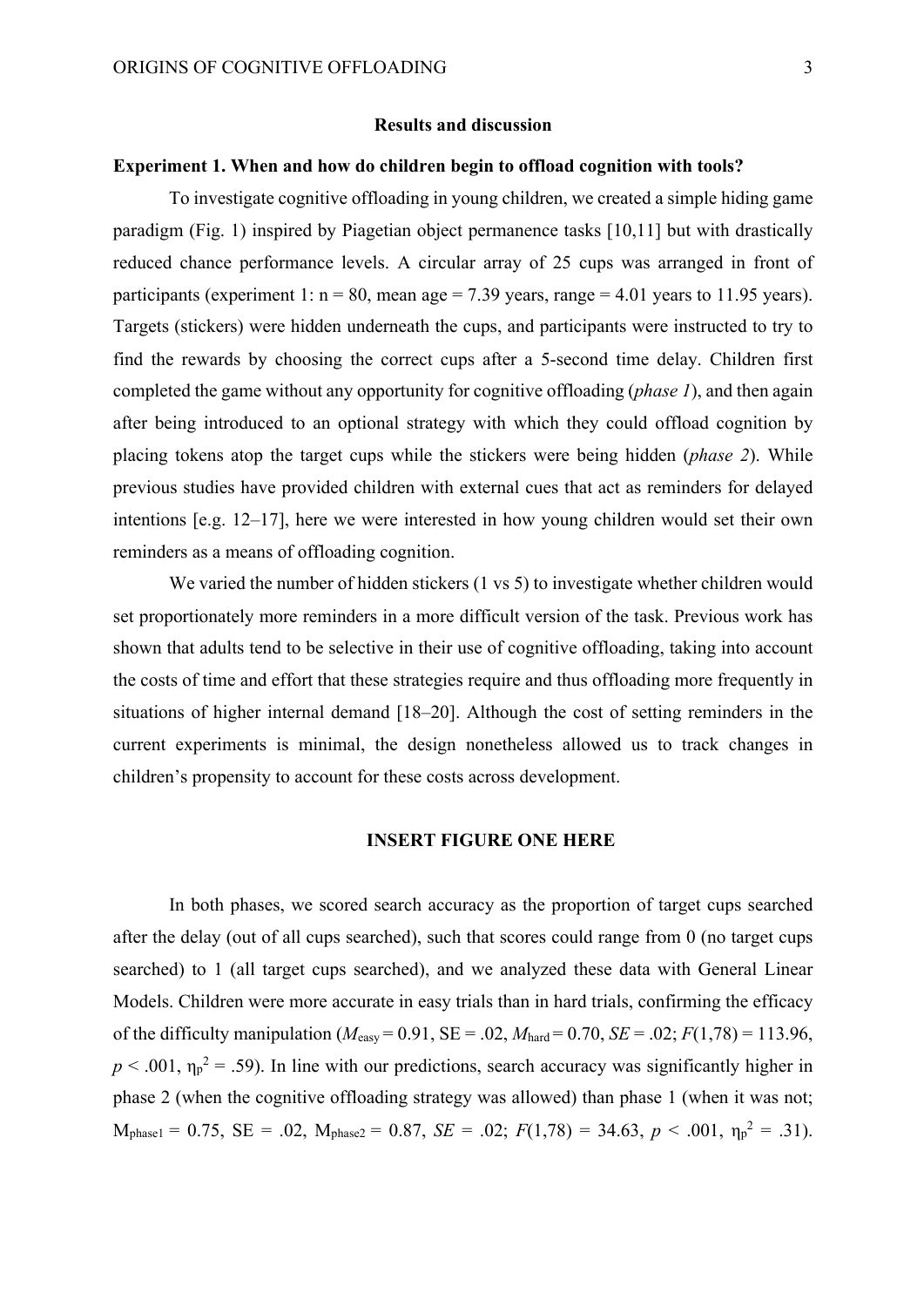Furthermore, older children were more accurate than younger ones  $(F(1,78) = 31.52, p < .001,$  $\eta_p^2 = .29$ ), with age correlating with overall search accuracy at  $r(78) = .54$ .

The difference in children's accuracy between easy and hard trials was larger when children could not offload cognition than when they could ( $M_{diff\ phase1} = 0.32$ , *SE* = .03, *p* < .001, *M<sub>diff\_phase2</sub>* = 0.10, *SE* = .03, *p* < .001; 2-way interaction  $F(1,78) = 40.05$ ,  $p < .001$ ,  $\eta_p^2 =$ .34), suggesting the cognitive offloading strategy supplemented performance in the harder trials. This narrowing of the easy/hard performance gap between phases was greater in the younger children than the older children (3-way interaction  $F(1,78) = 5.98$ ,  $p = .017$ ,  $\eta_p^2 = .07$ ), likely because older children had a higher baseline proficiency on the hard trials.

Children's cognitive offloading scores were operationalized as the difference between the proportion of target cups marked and the proportion of non-target cups marked (as has been done in conceptually similar computer-based studies of cognitive offloading in adults [19,21]). Participants' cognitive offloading scores could therefore range from  $-1$  (i.e., in the unlikely case that a child marked every non-target cup but no target cups) to 1 (i.e., in the case that a child marked every target cup but no non-target cups); and a participant who did not mark any cups on a given trial received a score of 0.

Out of all the tokens that participants placed on cups, 95.18% were placed on target cups. Overall, children had larger cognitive offloading scores in the hard trials than the easy trials ( $M_{\text{hard}} = .57$ ,  $SE = .05$ ,  $M_{\text{easy}} = .19$ ,  $SE = .04$ ;  $F(1,78) = 63.64$ ,  $p < .001$ ,  $\eta_p^2 = .45$ ), indicating they were *selective* in their use of the tokens as a function of task difficulty. Average cognitive offloading scores did not significantly vary with age,  $F(1, 78) = 3.75$ ,  $p = .057$ ,  $\eta_p^2 =$ .05, and nor did the degree of selective offloading  $(2$ -way interaction  $F(1,78) = 3.21$ ,  $p = .077$ ,  $\eta_p^2$  = .04; see Fig. 2). Post-hoc analyses revealed that, controlling for age, offloading scores in the easy condition did not significantly predict search accuracy in phase two,  $r(77) = .18$ ,  $p =$ .121, whereas offloading scores in the hard condition *did* significantly predict search accuracy in phase two, *r* (77) = .86, *p* < .001.

In order to visualize the results (Fig. 2), participants were divided into 4 age groups: 4/5-year-olds (*n* = 25), 6/7-year-olds (*n* = 27), 8/9-year-olds (*n* = 17), and 10/11-year-olds (*n* = 11). Post-hoc testing indicated even the 4- and 5-year-old children offloaded cognition selectively, with a significantly higher offloading score in hard trials than easy trials,  $p = .004$ ,  $\eta_p^2$  = .11; as did the older children (all other *p* values < .003,  $\eta_p^2$  values ranged from .12 to .25; Fig 2.C). Further post-hoc testing indicated that cognitive offloading scores on easy trials significantly decreased with increasing age,  $r(78) = -0.32$ ,  $p = 0.003$ , whereas scores on hard trials did not significantly correlate with age,  $r(78) = -0.05$ ,  $p = 0.669$ .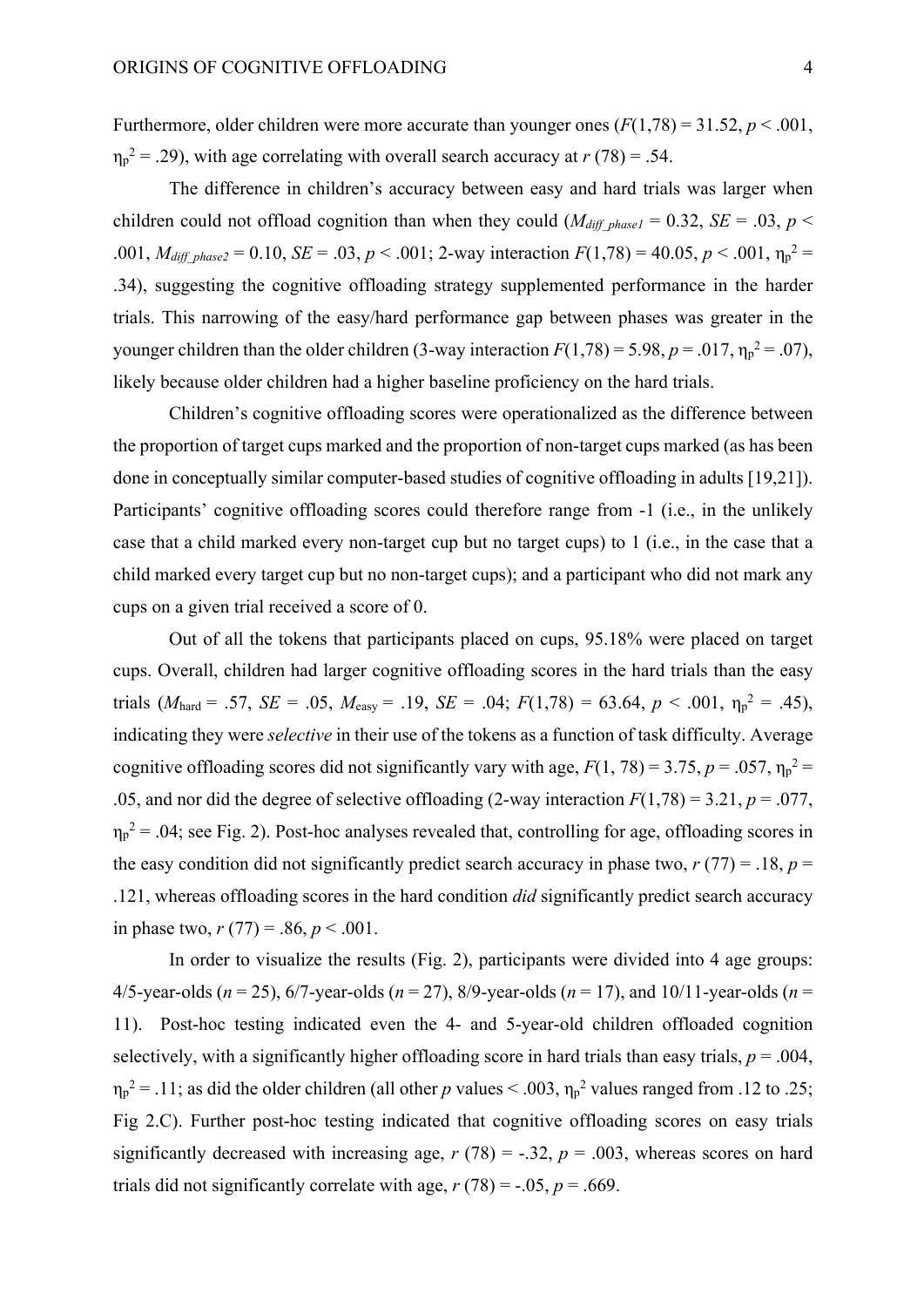To ascertain the proportions of children who were offloading cognition selectively and non-selectively, each child was assigned to one of four mutually exclusive response categories (Fig 2.E; see STAR methods for details). Consistent with the GLM findings, at least 30% of children from all age groups offloaded cognition selectively. Many of the younger children offloaded cognition non-selectively (in both hard and easy conditions), whereas few children aged 8 years and older did so.

#### **INSERT FIGURE TWO HERE**

# **Experiment 2. How and when do children devise their own cognitive offloading strategies?**

In the second experiment, we provided children with the opportunity to devise their own cognitive offloading strategy ( $n = 70$ , mean age = 7.95 years, range = 4.06 years to 11.83 years). This enabled us to (i) explore whether young children intuit cognitive offloading as a means to bolster cognition by themselves, and (ii) determine whether patterns observed in experiment 1 could merely reflect that children were following experimenter requests.

We used the same paradigm as experiment 1, with a few modifications. Instead of tokens, participants were given a non-permanent marker pen, which could be used to write on the target cups to offload cognition. No instructions were provided about using the pen to perform cognitive offloading. However, we took steps to pre-empt permission problems by implementing an initial drawing-on-cups training phase, and by introducing children to an observing puppet who "loves to watch people draw on the cups" (with no mention of drawing on *target cups*; see STAR methods). To incentivize children to devise a cognitive offloading strategy if they could, we heightened the difficulty of the unaided memory task by increasing the delay between target hiding and retrieval to 30 seconds. The pen was available throughout all 8 trials, but after the first 4 trials (*phase 1*) the experimenter gave participants a simple prompt by pointing to the pen and asking "Have you thought of a way to use that to help you remember where the stickers are?" (*phase 2*).

Once again, children were more accurate in easy trials than in hard trials, confirming the efficacy of the difficulty manipulation ( $M_{easy} = .84$ ,  $SE = .02$ ,  $M_{hard} = .68$ ,  $SE = .02$ ;  $F(1,68)$ )  $= 49.40$ ,  $p < .001$ ,  $\eta_p^2 = .42$ ). This difference in accuracy between the easy and hard trials significantly decreased with age (see Fig. 3), potentially because older children were more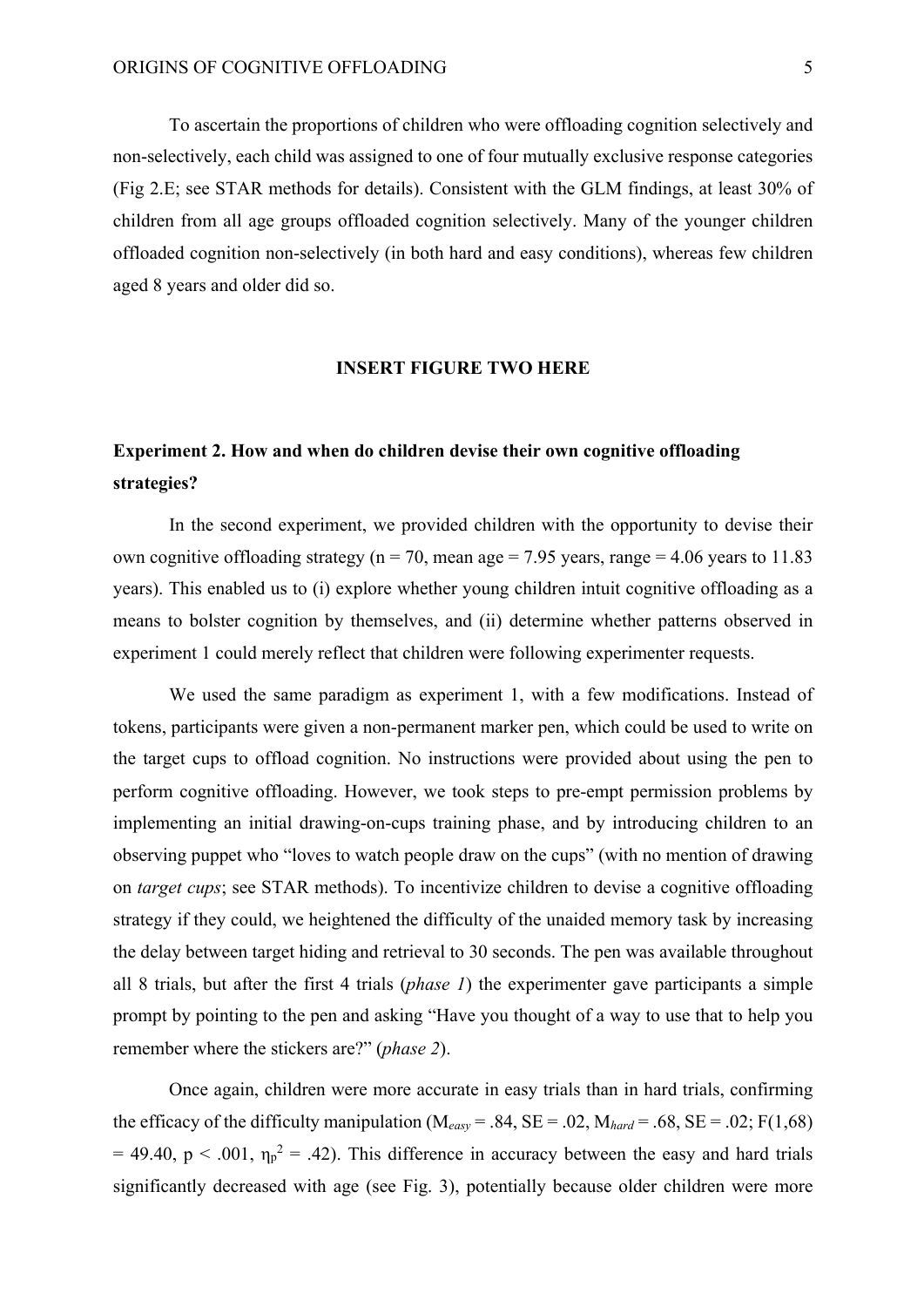likely to devise the offloading strategy (2-way interaction  $F(1,68) = 8.04$ , p = .006,  $\eta_p^2 = .11$ ). Search accuracy was significantly improved after the prompt was provided at the start of phase 2 ( $M_{phase1} = .71$ ,  $SE = .02$ ,  $M_{phase2} = .82$ ,  $SE = .02$ ;  $F(1,68) = 17.39$ ,  $p < .001$ ,  $\eta_p^2 = .20$ ). Furthermore, older children were more accurate than younger ones,  $F(1,68) = 72.46$ ,  $p < .001$ ,  $\eta_p^2 = .52$ , with age correlating with accuracy at r (68) = .72.

Out of all the cups marked during phase 1, 89.22% were target cups. Out of all the cups marked during phase 2, 90.07% were target cups. Unlike in experiment 1, there was no significant difference in cognitive offloading scores between easy and hard trials (M*hard* = .39,  $SE = .03$ ,  $M_{easy} = .37$ ,  $SE = .03$ ;  $F(1,68) = 1.75$ ,  $p = .191$ ,  $\eta_p^2 = .03$ ). However, and again in contrast to experiment 1, older children were significantly more likely to devise and employ the cognitive offloading strategy across conditions,  $F(1, 68) = 51.14$ ,  $p < .001$ ,  $\eta_p^2 = .43$ . These results indicate an age-related improvement in devising the cognitive offloading strategy, but also little difficulty-related selectivity in the deployment of this strategy once devised. Levels of cognitive offloading were significantly increased after the prompt was provided at the start of phase 2 ( $M_{phase1} = .21$ ,  $SE = .03$ ,  $M_{phase2} = .55$ ,  $SE = .05$ ;  $F(1,68) = 68.57$ ,  $p < .001$ ,  $\eta_p^2 =$ .50). Post-hoc analyses revealed that, controlling for age, offloading scores in the easy condition did not significantly predicted search accuracy in phase 1,  $r(67) = .04$ ,  $p = .773$ , but did in phase 2,  $r(67) = 0.38$ ,  $p = 0.001$ ). Offloading scores in the hard condition also significantly predicted search accuracy in phase 1,  $r(67) = .56$ ,  $p < .001$ , and in phase 2,  $r(67) = .91$ ,  $p <$ .001).

As in experiment 1, each child was assigned to one of four mutually exclusive response categories for each phase (Fig 3.E, see STAR methods for details). None of the 4- and 5-yearolds devised the offloading strategy prior to receiving the prompt, although the rate of doing so increased with age. By 10 and 11 years nearly all children conceived of the strategy even without having been prompted (16 out of 18). After the prompt, the proportion of offloaders substantially increased among children aged 4 to 7 years, from approximately 9% (3 out of 35) to approximately 43% (15 out of 35). However, consistent with the GLM findings, and in contrast to experiment 1, very few children of any age offloaded selectively in either phase (9 out of 70 in phase 1; 5 out of 70 in phase 2).

## **INSERT FIGURE THREE HERE**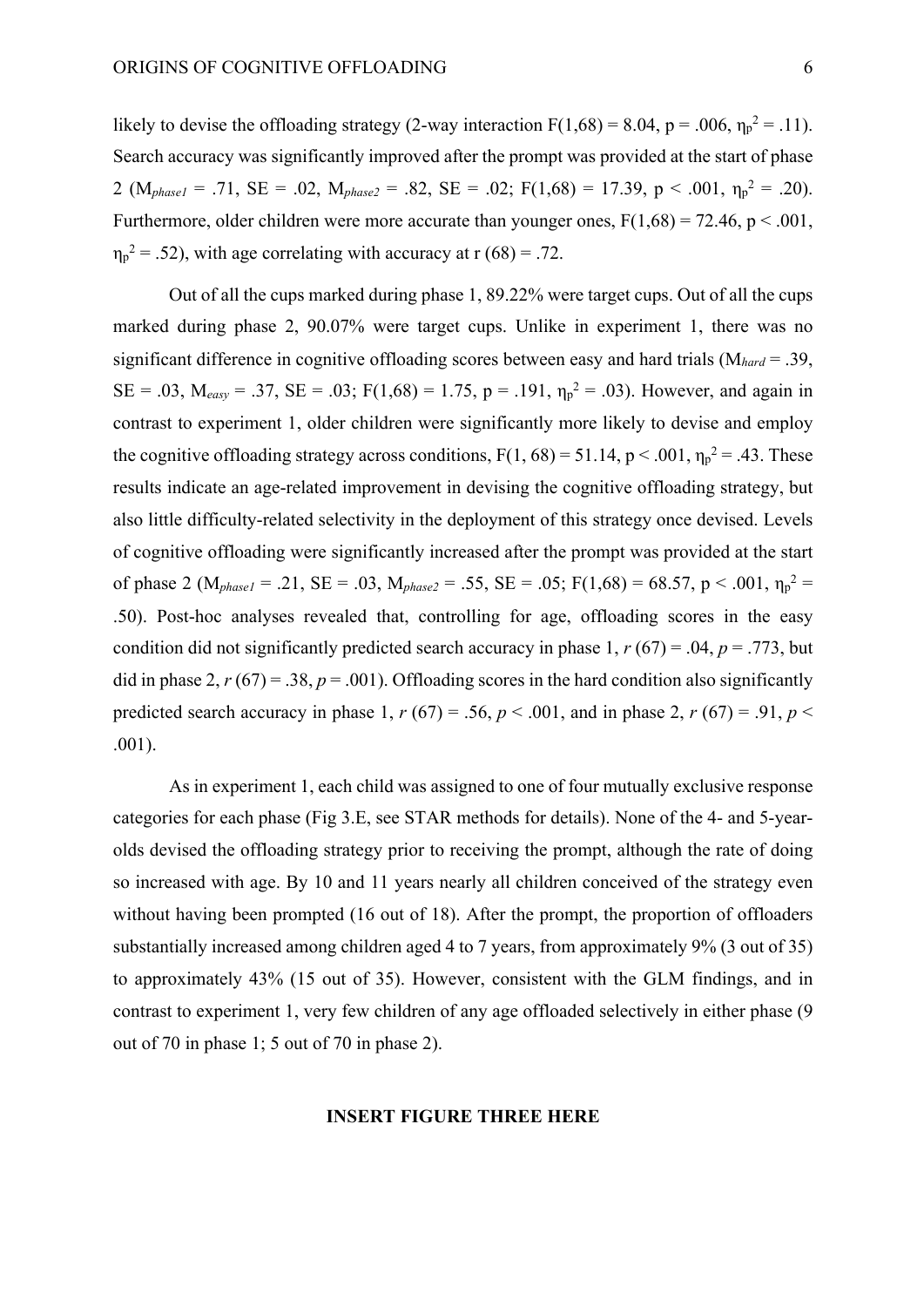Many theorists posit that the mind acquires much of its power from its ability to create and interface with external objects, props, aids, scaffolding, and tools [1,2,28–30,4,7,22–27]. While other species act upon their environment in ways that may feed back to influence cognition, such as when ants leave pheromone trails that guide themselves and other ants [31– 33], humans appear to flexibly and intentionally exploit the environment for cognitive ends in unparalleled fashion [34,35]. Complementing a long tradition of research into the development of meta-memory and memory strategies [36,37,46,47,38–45], our findings empirically chart how human children first begin to augment their cognitive processing with external support to achieve their goals. Children used the tokens and pens to create external representations of hidden stickers [23], thereby transforming otherwise inert objects into cognitive artifacts: tools to aid in cognitive processes [2,48,49]. By setting reminders in such fashion, people establish "retrieval cues for communicating with themselves in the future" [50]. Our results reveal that this propensity for both devising and selectively using tools for self-communication between present and future arises during the preschool years, thereby laying the foundations for an "extended mind" [1,9].

Our findings demonstrate that when provided with a cognitive offloading strategy, around a third of even 4- and 5-year old children choose to use it selectively, in line with task demands. Such calibration implies a degree of metacognitive insight and control [4,18,51–53], given that children must differentiate between situations where offloading will and will not benefit performance (a previous study with more a more complicated task only found selective offloading in children aged around 9 years and older [52]). Nonetheless, when participants had to devise their own cognitive offloading strategy in experiment 2, we found very little evidence for selective offloading. Adults, on the other hand, have been shown to selectively offload cognition both when strategies are instructed and when they are spontaneously generated [20]. One likely explanation is that, because the delay time between target hiding and target retrieval was longer in experiment 2, children who devised the offloading strategy were more likely to use it globally "just in case". This explanation is consistent with post-hoc analyses showing that children benefited from offloading in phase 2 of the easy condition of experiment 2 (after pen use had been prompted), but not in the easy condition of experiment 1 (after token use had been introduced).

In experiment 2, children's rates of devising the offloading strategy increased linearly with age, with none of the 4- and 5-year-olds but nearly all 10- and 11-year-olds using the pen to mark target cups in phase 1. Interestingly, this pattern for devising thinking tools parallels some influential findings on children's ability to devise mechanical tools. One study, for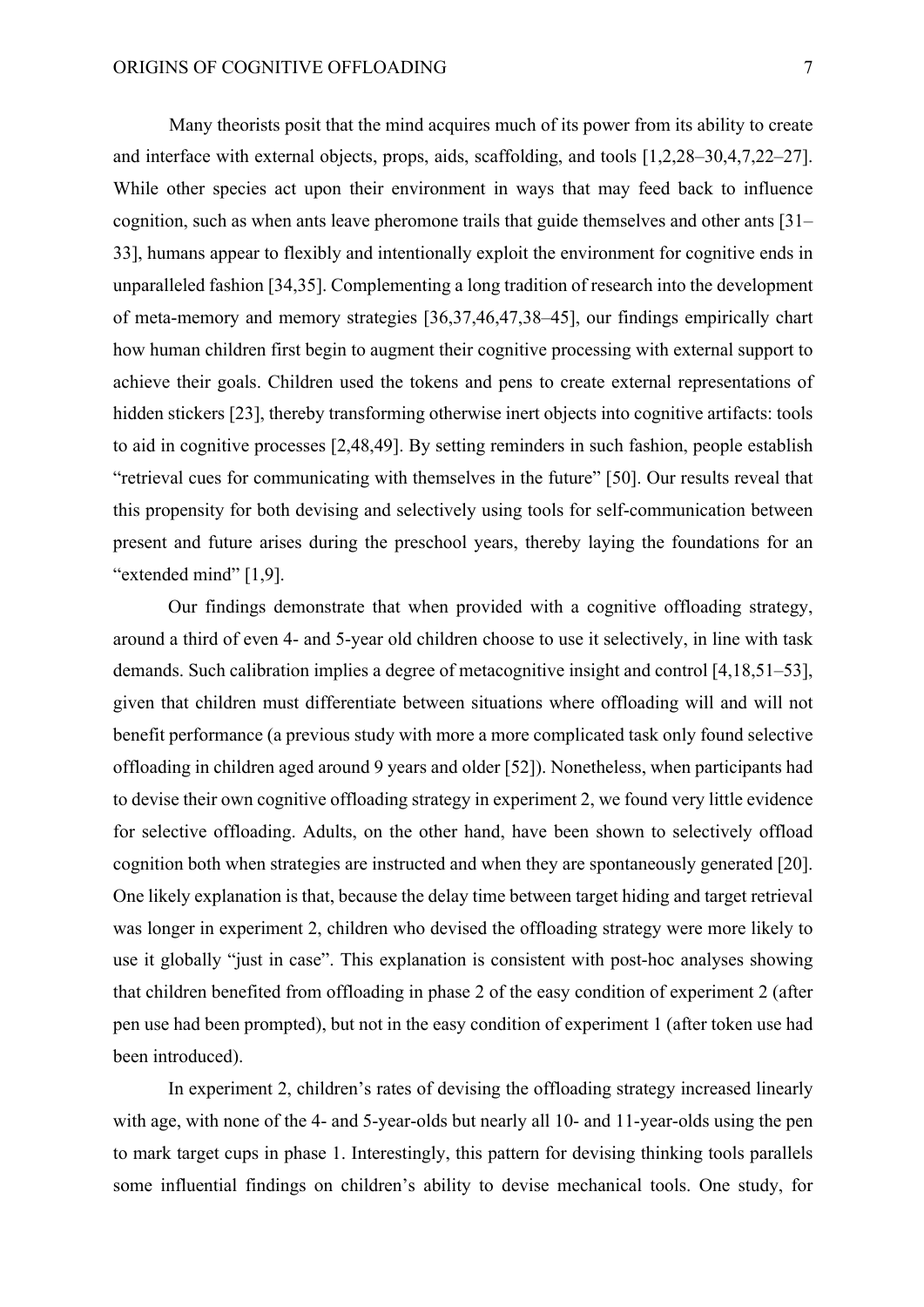instance, found that fewer than 10% of 4- to 5-year-olds spontaneously bent a wire into a hook in order to retrieve a reward from a tube, although a large majority of 10- to 11-year-olds did so [54]. Notably, rates of offloading in our second experiment considerably increased in children aged 4 to 7 after a simple prompt. Again, this finding parallels patterns in the mechanical tool innovation literature showing that rates of tool use or modification in younger children substantially increase when affordances are made particularly obvious or explicitly prompted [55–58]. It is perhaps not surprising that children's cognitive offloading propensity strongly benefits from prompting, given that many memory enhancement strategies are cultural practices inherited from others [29,59]. An important avenue for future research will be to test the hypothesis that the developmental processes are similar whether tools are devised for performing physical work or cognitive work.

Humans create environmental scaffolding that overcomes the limits of raw biological computation: we write lists, keep records, program computers, sketch maps, use calendars, and set reminders. This cognitive offloading of mental labor into the external world presents somewhat of a paradox: to fully understand cognition, we must look outside the brain, to account for how mere objects get transformed into thinking tools. The present findings suggest that the basic capacities to learn, flexibly deploy, and spontaneously devise offloading strategies using tools emerges during the preschool years and continues to develop throughout childhood.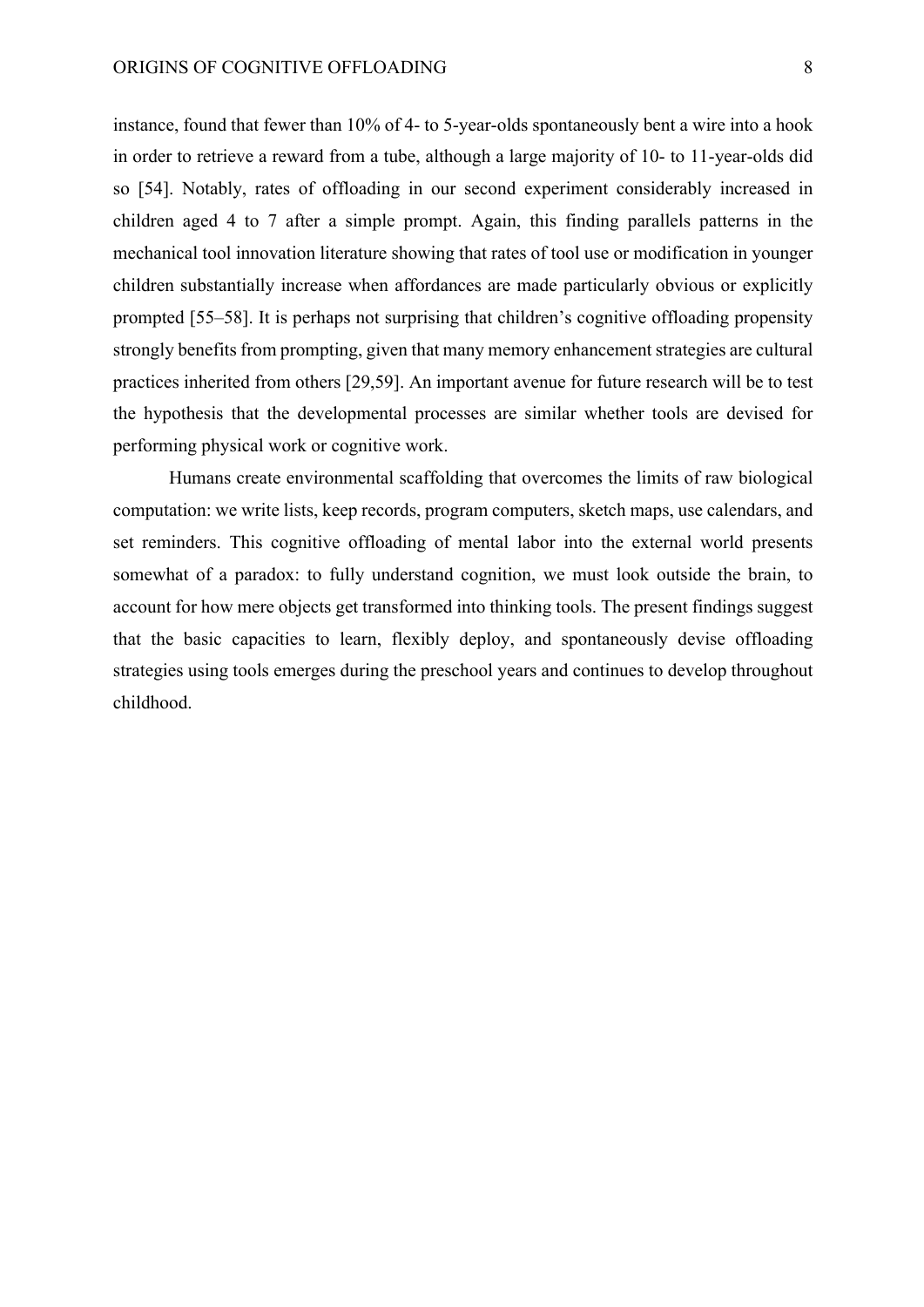## **Acknowledgements**

We would like to thank the participating children and their parents, as well as Sally Clark and the staff of the Queensland Museum. We would also like to thank three anonymous reviewers for their helpful comments.

## **Author contributions**

Conceptualization, A.B. T.M, and J.R.; Methodology, A.B. T.M, S.G., T.S., and J.R. Formal analysis, A.B., T.M., and J.R.; Investigation, A.B., and T.M.; Data Curation, A.B., T.M., and J.R., Writing – Original Draft, A.B., and J.R.; Writing – Reviewing & Editing, A.B. T.M, S.G., T.S., and J.R. Visualization, A.B., T.M., and J.R.; Supervision, T.S., and J.R., Project Administration, A.B., and J.R.

## **Declaration of interests**

The authors declare no competing interests.

## **Figure titles and legends**

## **Fig. 1. The cognitive offloading task.**

(Ai- Aii) Children sat opposite an experimenter in front of an array of hiding locations. (Aiii) The experimenter hid either 1 or 5 target stickers.  $(Bi - Bi)$  The stickers were hidden in a predetermined order that began and ended with distractor cups that were simply lifted and put back in place, here in order: 23 (distractor), 1, 7, 11, 14, 19, 20 (distractor). (Biii) Children were introduced to a cognitive offloading strategy (*tokens* in Exp. 1) or were given the means to devise their own (a *pen* in Exp. 2) and could use these strategies during target-hiding. After a delay (5s in Exp. 1, 30s in Exp. 2), participants were invited to search under the same number of cups as the number of hidden stickers.

#### **Fig. 2. Experiment 1 results.**

(A, B) Children's search accuracy grouped by age, across difficulty level and phase (no offloading vs offloading). Each datapoint is one child's performance, with some minor jitter added for discriminability. (C) Cognitive offloading scores in phase 2 grouped by age and across difficulty level. Each datapoint is one child's cognitive offloading score, with some minor jitter added for discriminability. (D) Each child was assigned to one of four mutually exclusive categories: non-markers, who did not mark any cups on any trial; indiscriminate markers, who marked at least one cup but did not mark target cups significantly more than non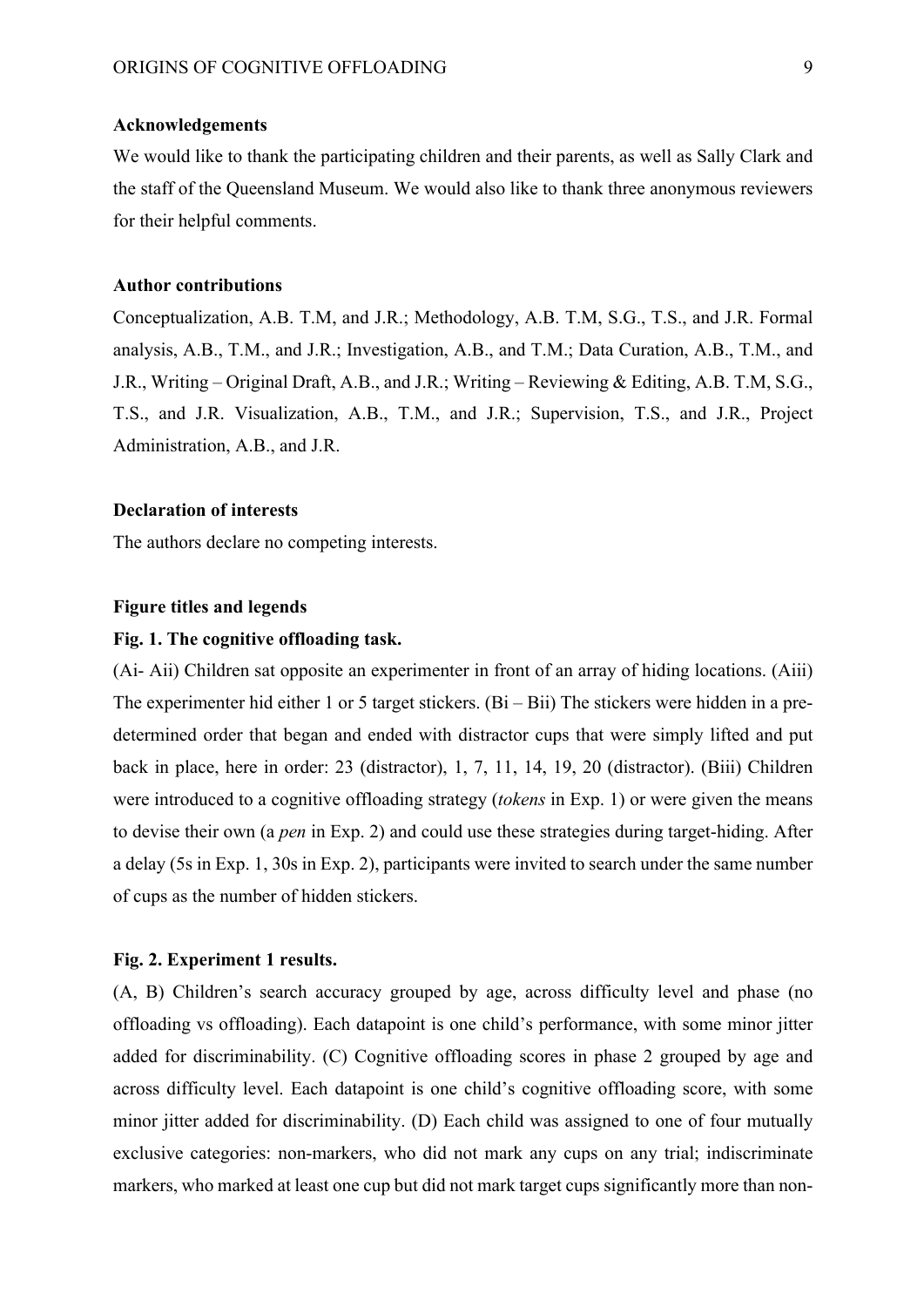target cups; non-selective offloaders, who showed clear evidence of cognitive offloading in both easy and hard conditions; and selective offloaders, who showed clear evidence of cognitive offloading in the hard condition but not the easy condition. N's throughout: 4-5 years  $= 25$ ; 6-7 years  $= 27$ ; 8-9 years  $= 17$ , 10-11 years  $= 11$ .

## **Fig 3. Experiment 2 results.**

(A, B) Children's search accuracy grouped by age, across difficulty level and phase (no prompt vs prompt). Each datapoint is one child's performance, with some minor jitter added for discriminability. (C, D) Cognitive offloading scores grouped by age, across difficulty level, and phase. Each datapoint is one child's cognitive offloading score, with some minor jitter added for discriminability. (E) Cumulative percentage of children from each age group who showed each category of cognitive offloading response in each phase (see Fig. 2.E. caption for definitions). N's throughout:  $4-5$  years = 17;  $6-7$  years = 18;  $8-9$  years = 17, 10-11 years = 18.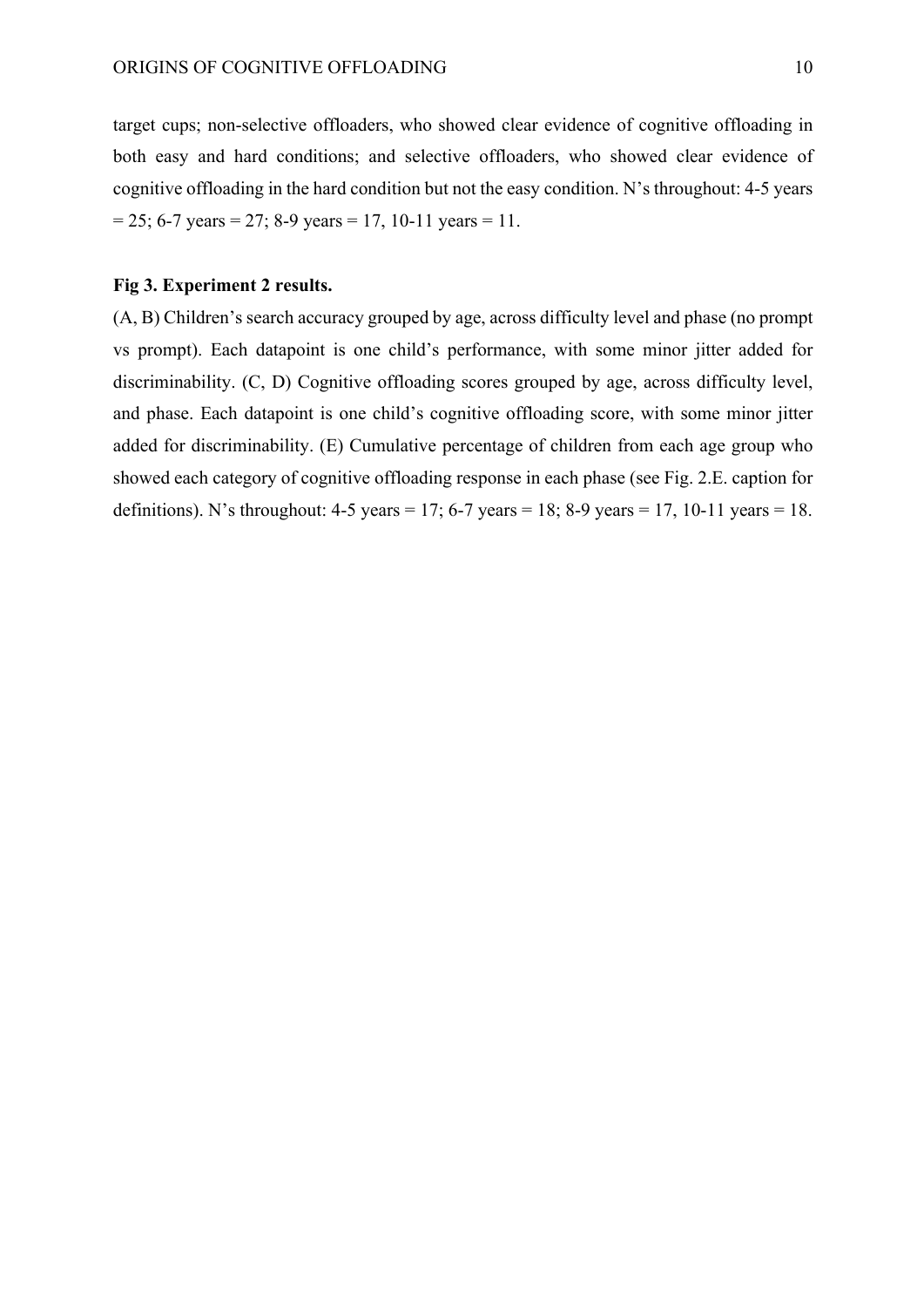## **STAR Methods**

## **RESOURCE AVAILABILITY**

## **Lead contact**

Further information and requests for resources should be directed to and will be fulfilled by

the Lead Contact, Adam Bulley (adam bulley@fas.harvard.edu).

#### **Materials availability**

This study did not generate new unique reagents.

## **Data and code availability**

The datasets generated during this study are available at the Open Science Framework. Experiment 1: https://osf.io/k48dx/. Experiment 2: https://osf.io/ywbge/.

## **EXPERIMENTAL MODEL AND SUBJECT DETAILS**

#### **Human subjects**

Across both experiments, 150 children were recruited and participated at the Queensland Museum in Brisbane, Australia. Experiment 1 included 80 children (41 female, 39 male, mean age = 7.39 years, range = 4.01 years to 11.95 years), and experiment 2 included 70 children (34 female, 36 male, mean age = 7.95 years, range = 4.06 years to 11.83 years). Parents or guardians provided verbal or written consent prior to testing, and children received a small gift for participating as well as any stickers they retrieved during the task. All study protocols were approved by the relevant ethics boards of the University of Queensland, Australia.

In experiment one, 7 additional participants were removed from analysis for falling outside the age range of interest  $(n = 2)$ , experimenter error  $(n = 2)$ , parental interference  $(n = 1)$ 2), and for unwillingness to complete the task  $(n = 1)$ . In experiment two, 17 additional participants were removed from analysis because they had observed another participant completing the study (and may have thus seen the pen used as a reminder-setting strategy;  $n =$ 9), unwillingness to complete the task  $(n = 4)$  or because they had clinical diagnoses  $(n = 4)$ . For 13 participants in experiment 1, information regarding clinical diagnoses was not available due to data loss. However, these participants were included in analyses based on the low likelihood of having a diagnosis, with only 4 of 161 other total original participants  $(\sim 2.5\%)$ excluded for this reason.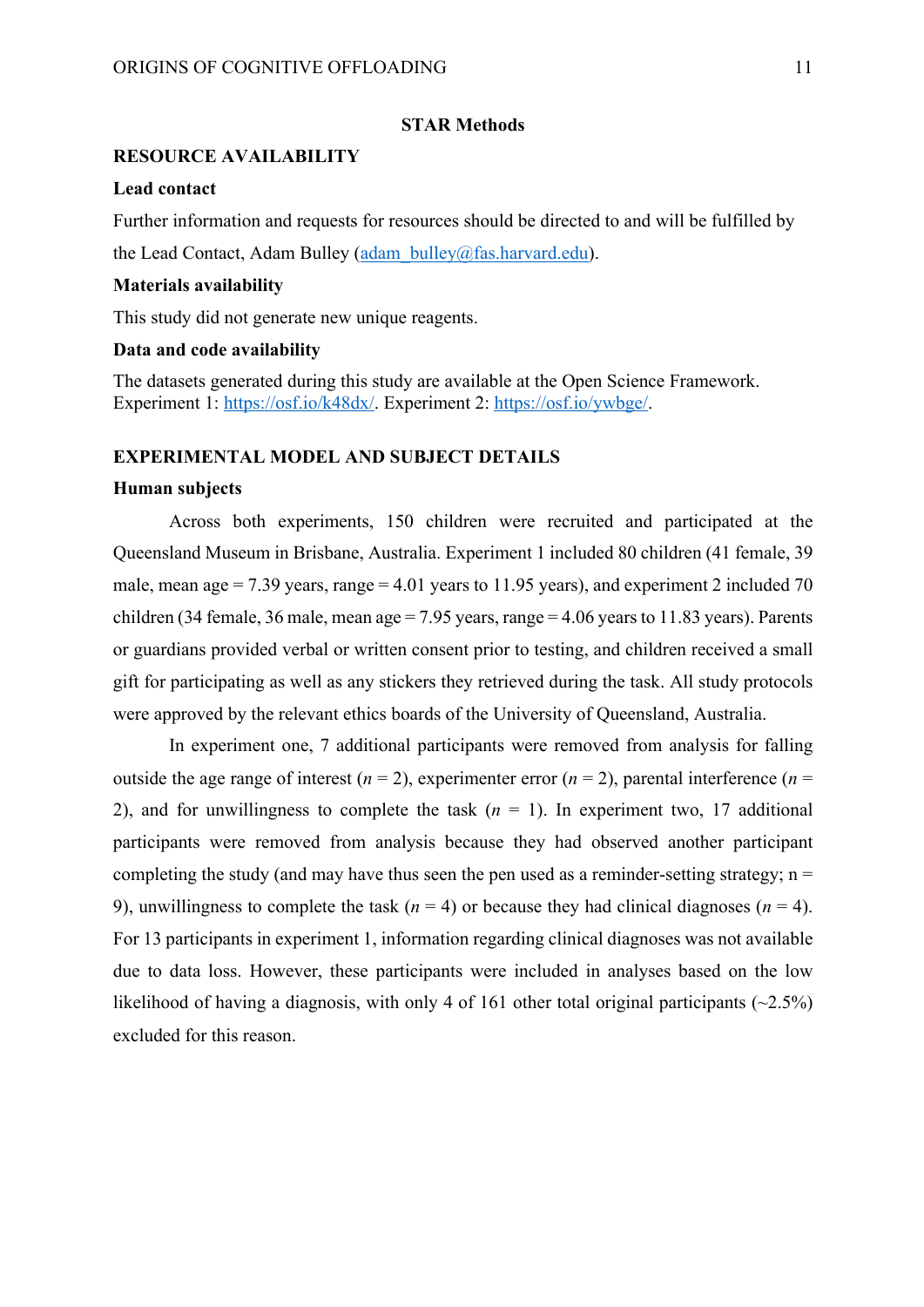#### **METHOD DETAILS**

#### **Open science practices**

Hypotheses, measures, and our analytical plan were pre-registered with the Open Science Framework for both experiments (experiment 1: https://osf.io/k48dx/; experiment 2: www.osf.io/qkm9j/).

## **Apparatus, materials, and procedure**

Children sat opposite the experimenter in front of a 50 cm task board comprising a field of 25 opaque cups (7 cm in diameter). The cups were placed in 2 concentric rings (8 cups inner, 17 cups outer). The cups in the inner ring were placed at an angle of  $45^{\circ}$  to one another from the centre of the board, with their centres 11cm from the centre of the board. The cups in the outer ring were placed at an angle of approximately 21° to one another from the centre of the board, with their centres 20.5cm from the centre of the board. Adobe Illustrator was used to create a virtual diagram of the apparatus to these specifications, which was then exported to a CNC 1290 CO2 Laser Cutter to cut holes into a 50cm diameter, circular sheet of polypropylene, which was used as the top layer of the apparatus. Another 50cm circular sheet of polypropylene, without holes, comprised the base of the apparatus and was separated from the top of the apparatus by 2cm. The apparatus was constructed in this way to ensure that the cups would remain stable during and between trials.

Experiment 1 had a 2 (difficulty: easy/ hard) x 2 (phase: no cognitive offloading phase 1/ cognitive offloading phase 2) within-participants design, with age in days measured as a between-participants continuous variable (mean-centered for analyses). The design of experiment 2 was identical other than the fact that phase 1 included no instruction about how to use the offloading strategy (but it was available), and phase 2 included a simple prompt. In both experiments, participants completed 8 trials of the main task (4 trials in each phase). For each trial, the task difficulty was either easy (1 target hidden) or hard (5 targets hidden), with 4 trials of each difficulty in total. The order of trial difficulty was counterbalanced between participants (either easy first or hard first), and then alternated within-participants (i.e. 1-5-1-5 or 5-1-5-1). Targets (stickers) were hidden under the target cups with the cup being picked up by the experimenter in one hand and the sticker being placed underneath it with the other hand before the cup was returned to the board. After all stickers were hidden, a delay commenced (5 seconds counted down verbally by the experimenter in experiment 1; 30 seconds measured by a sand timer in experiment 2), before participants were instructed to choose which cup (or cups) they thought had the reward inside. Participants were given the same number of guesses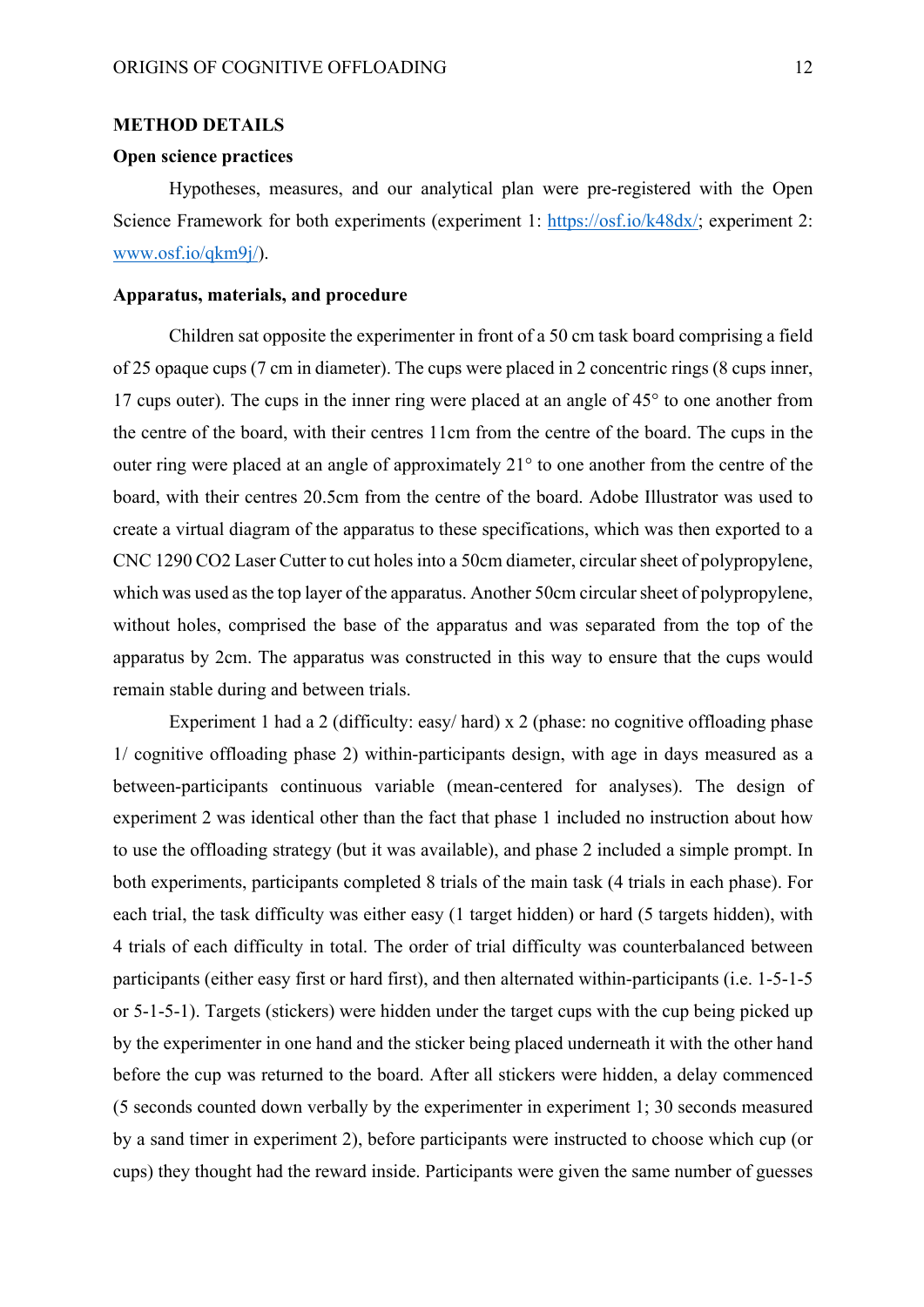as the number of hidden stickers. Before the start of each trial, children were told how many stickers were going to be hidden in that trial.

The cups under which the stickers were hidden were predetermined pseudo-randomly using a random number generator, under the constraint that no two stickers were hidden under adjacent cups of the same circle. One distractor cup, under which no sticker was hidden, was lifted before hiding the stickers, and another distractor cup was lifted after hiding the stickers. During the delay after hiding, all actions by participants were permissible with the exception of attempting to lift a cup, when the experimenter would tell the participant to wait until the delay had finished.

In experiment 1, participants were provided a bucket of tokens at the start of phase 2 (25 tokens in the bucket; 1 for each cup). Participants were told that they could place tokens on the target cups while the stickers were being hidden to help them remember where the stickers were and were shown how to use this option. They were told that the token strategy was completely optional, and they could use it if they wanted to, but that they did not have to. Six participants had the cognitive offloading strategy explained again after the first trial of phase 2 because they appeared not to understand how to use the tokens or asked for clarification. In experiment 2, participants were provided with a non-permanent marker pen before the start of phase 1. The pen ink could be readily erased from the top of the cups between trials. It was important that children knew this, and also knew that they were allowed to draw on the cups without being told how this could be used to offload cognition. To resolve this problem, we therefore included a warm-up phase to make it clear that participants could mark the cups and that these markings were not permanent. Prior to the testing phases, the experimenter used the pen to draw on two cups in view of the participant, before handing the children the pen and inviting them to draw on the cups themselves. After participants had drawn on a number of cups, the experimenter erased the markings with a cloth to demonstrate that the markings were not permanent.

Participants were then introduced to a toy monkey named "Cup-Monkey". They were informed that Cup-Monkey "loves to watch people draw on the cups" and that they were allowed to draw on the cups whenever they liked when Cup-Monkey was around. Participants were then informed that Cup-Monkey would be seated next to them for the entire experiment, before being invited to draw on more cups for Cup-Monkey to watch. If the child had not done so already, they were asked to draw on some of the cups on the half of the board closest to the experimenter, to help them feel comfortable reaching over the board towards the experimenter. All markings were erased from the cups before children proceeded to the next phase.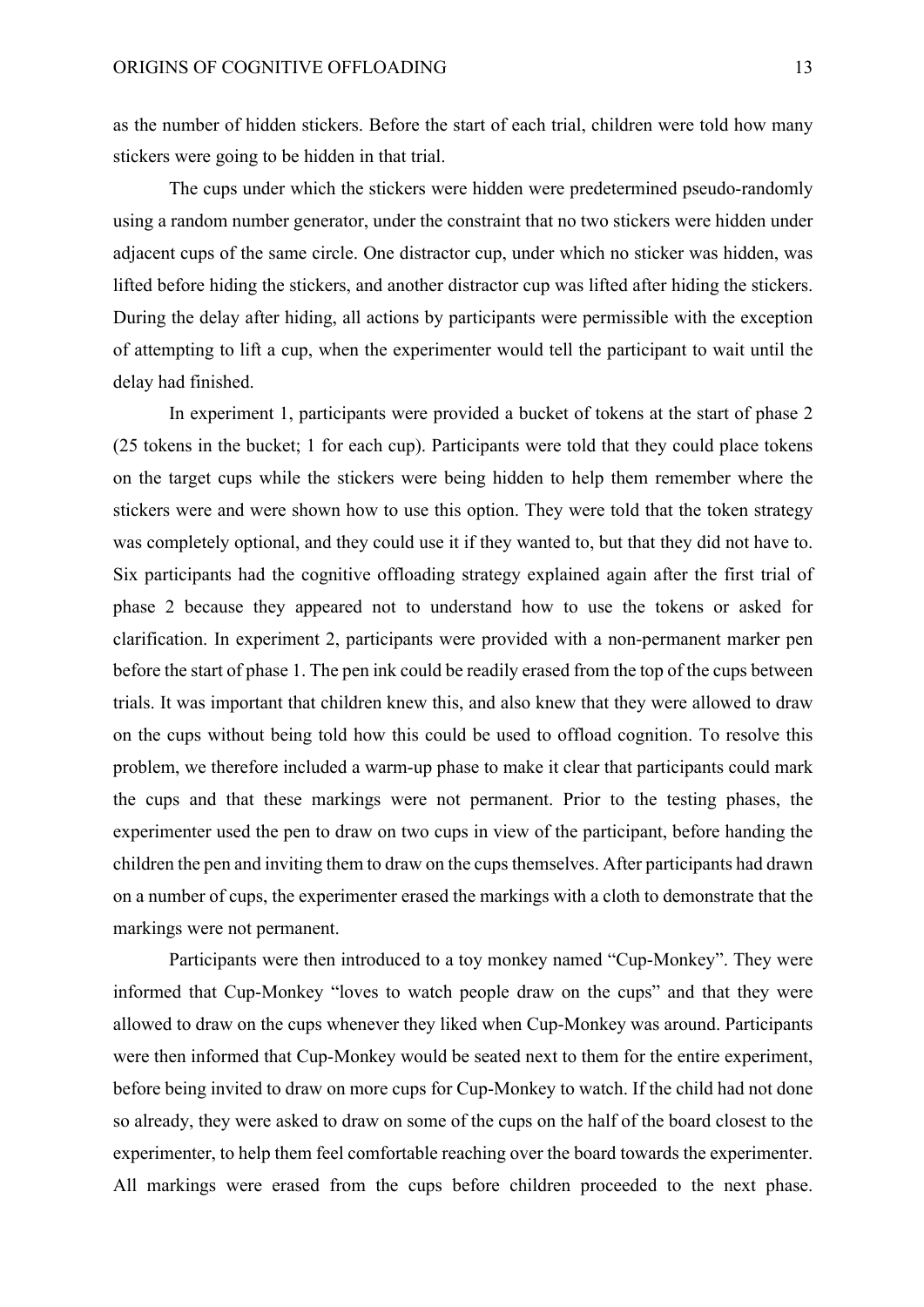Throughout the two test phases (at the start of the third, fifth and seventh trials), participants were given 'Cup-Monkey' reminders. Participants were asked "Who is this?" (as the experimenter pointed at Cup-Monkey, and "What does it mean when Cup-Monkey is around?". Regardless of the response to the participant's answer to the second question, the experimenter replied, "It means we are allowed to draw on the cups whenever we want." In both experiments, participants could use their cognitive offloading strategy while the hiding phase was in progress (throughout the time the experimenter was hiding the stickers).

In both experiments, and before the first phase commenced, children were asked a question assessing their metacognitive knowledge into task difficulty across conditions. The question was: "Would it be easier to remember where one sticker is hidden, where five stickers are hidden, or would it be the same?" The first two options were counterbalanced, but the "same" option was always presented last. However, children (especially younger children) frequently asked for clarification and appeared unsure how to answer the question. Furthermore, due to an experimenter error the question was asked differently in experiments 1 and 2. In experiment 1, the following answer prompt was included: "What would be easier?", and this inadvertently revealed that the response to the question was easily biased by such extraneous factors (i.e., there were far fewer responses to the "same" answer when the prompt was included). Given the complexity of the question, its revealed sensitivity to framing, dependence on linguistic competence, and different administration between experiments, we lacked confidence in the validity of the measure. We thus opted not to analyze the metacognitive self-report data, and focused on the behavioral data instead. For previous selfreport studies of children's insight into reminder setting strategies see [50,60].

# **QUANTIFICATION AND STATISTICAL ANALYSIS**

For each trial, we recorded the number of correctly retrieved targets. For easy trials this number was out of 1, and for hard trials it was out of 5. A derived accuracy score was then calculated by averaging across the 2 trials of each difficulty (easy vs. hard) within each phase (no cognitive offloading vs. cognitive offloading for experiment 1; pre-prompt vs. post-prompt for experiment 2). Accuracy was analyzed with a General Linear Model including withinsubjects main effects of difficulty and phase, a continuous mean-centered main effect of age, and the full factorial set of interactions between these 3 variables. Similar to previous studies that used a conceptually related paradigm in adults [19,21,61], the focal cognitive offloading measure was operationalised as the proportion of target cups marked minus the proportion of non-target cups marked. For example, if a participant marked 4 out of 5 target cups and 1 out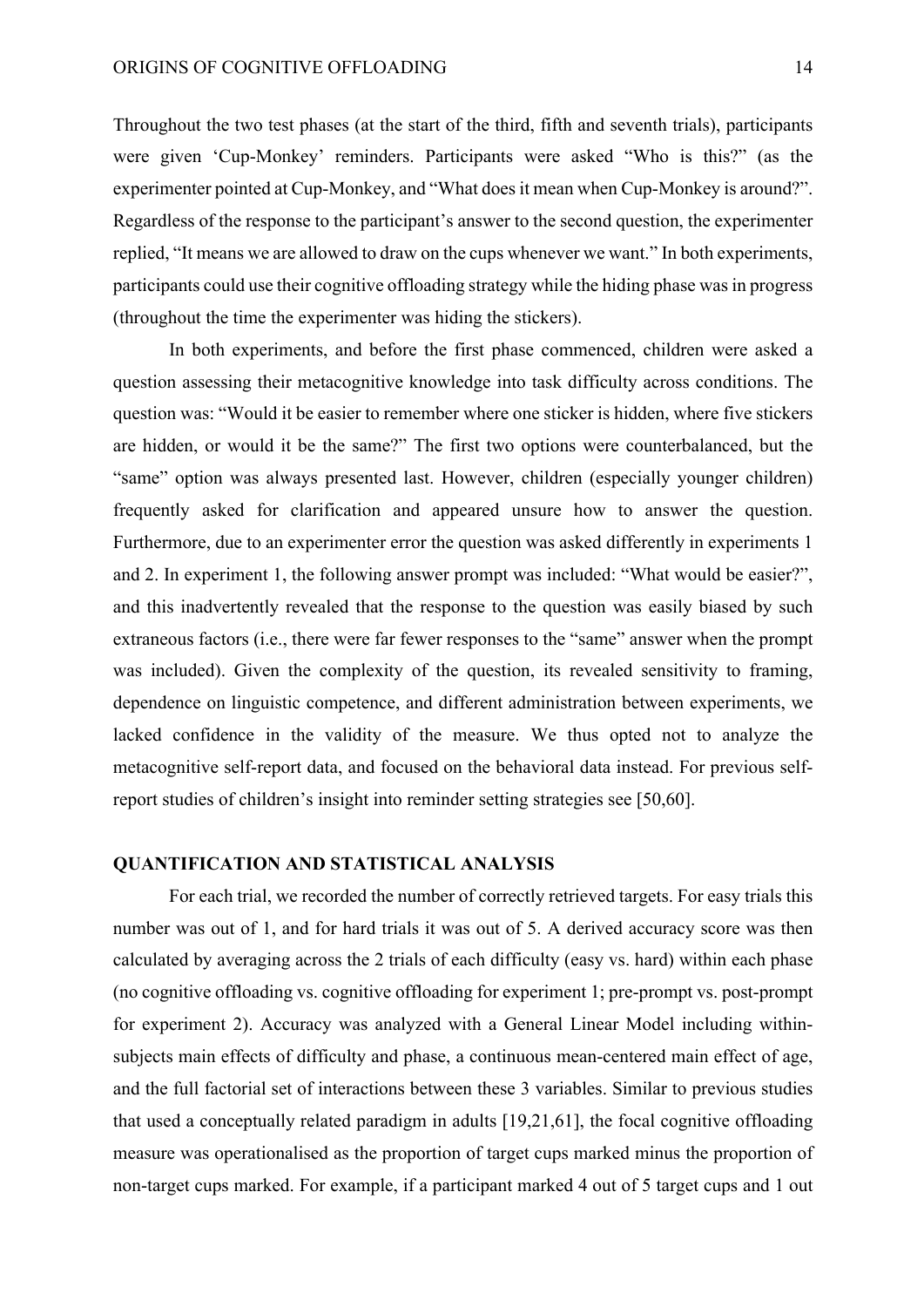of 20 non-target cups on a hard trial, then their cognitive offloading score for that trial would be  $(4/5) - (1/20) = 0.75$ . For the GLM analyses, each participant's cognitive offloading score was averaged across the two trials of each difficulty within each phase. The rationale for this measure is that participants occasionally marked non-target cups, which does not constitute cognitive offloading. The measure was therefore selectively directed toward target cups, corrected for any general tendency to mark cups. For experiment 1, this dependent variable was entered into a General Linear Model including the within-subject main effect of difficulty (easy vs. hard), a continuous, mean-centered main effect of age, and the interaction between these 2 variables. For experiment 2, the General Linear Model additional included a phase effect (pre-prompt vs. post-prompt) and the full factorial set of two-way and three-way interactions.

To distinguish genuine cognitive offloading from indiscriminate marking of cups at the individual level (see stacked bar charts in main text), each child's marking behaviour across both trials of each condition was analysed using Fisher's exact test. For these analyses, the independent data points were the 50 unique cups that children could mark across the two trials of each condition (within each phase). For example, if a participant marked 7 of the 10 target cups and 12 of the 40 non-target cups across the two hard trials of a given phase, the participant would be classed as a cognitive offloader for hard trials in that phase, *p* = .030. However, if the participant had instead marked 7 of the 10 target cups and 13 of the 40 non-target cups, they would be classed as an indiscriminate marker in that phase,  $p = .067$ . Using this approach, participants who were categorised as cognitive offloaders on both easy and hard trials (or on easy trials only) within a phase were ultimately categorised as *non-selective offloaders* in Figs 2 and 3. Participants who were categorised as cognitive offloaders for hard trials but not easy trials (i.e., they were either indiscriminate markers or did not mark at all on easy trials) were categorised as *selective offloaders* in Figs 2 and 3. Participants who did not meet either of these criteria were categorised as *indiscriminate markers* if they marked at least one cup on either type of trial, or as *non-markers* if they did not mark any cups at all.

All statistical analyses were performed in SPSS 24. Figures were created using Microsoft Excel and R-Studio (version 3.6.1) [62], using the ggplot2 package [63].

## **Supplemental information**

Supplemental information includes 1 figure and additional descriptive statistics.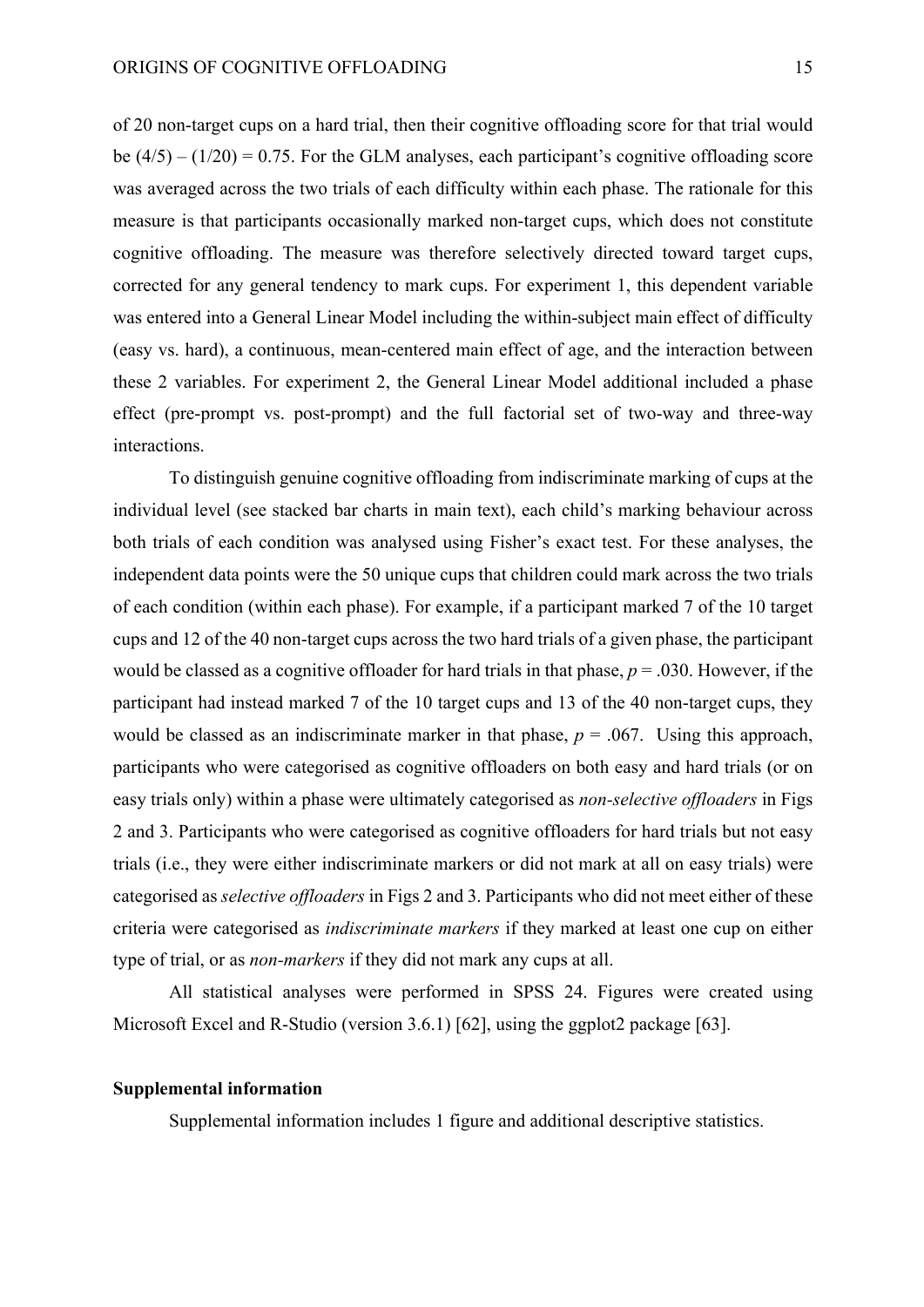## **References**

- 1. Clark, A., and Chalmers, D. (1998). The extended mind. Analysis *58*, 7–19.
- 2. Sterelny, K. (2010). Minds: Extended or scaffolded? Phenomenol. Cogn. Sci. *9*, 465– 481.
- 3. Sutton, J. (2006). Exaograms and Interdisciplinarity: history, the extended mind, and the civilizing process.
- 4. Risko, E.F., and Gilbert, S.J. (2016). Cognitive offloading. Trends Cogn. Sci. *20*, 676– 688.
- 5. Storm, B.C., Stone, S.M., and Benjamin, A.S. (2017). Using the Internet to access information inflates future use of the Internet to access other information. Memory *25*, 717–723.
- 6. Kaplan, D.M. (2012). How to demarcate the boundaries of cognition. Biol. Philos. *27*, 545–570.
- 7. Japyassú, H.F., and Laland, K.N. (2017). Extended spider cognition. Anim. Cogn. *20*, 375–395.
- 8. Adams, F., and Aizawa, K. (2001). The bounds of cognition. Philos. Psychol. *14*, 43– 64.
- 9. Bocanegra, B.R., Poletiek, F.H., Ftitache, B., and Clark, A. (2019). Intelligent problem-solvers externalize cognitive operations. Nat. Hum. Behav. *3*. Available at: http://dx.doi.org/10.1038/s41562-018-0509-y.
- 10. Piaget, J. (1954). The construction of reality in the child (London: Routledge).
- 11. Barth, J., and Call, J. (2006). Tracking the displacement of objects: A series of tasks with great apes (Pan troglodytes, Pan paniscus, Gorilla gorilla, and Pongo pygmaeus) and young children (Homo sapiens). J. Exp. Psychol. Anim. Behav. Process. *32*, 239– 252.
- 12. Guajardo, N.R., and Best, D.L. (2000). Do preschoolers remember what to do? Incentive and external cues in prospective memory. Cogn. Dev. *15*, 75–97.
- 13. Kliegel, M., and Jäger, T. (2007). The effects of age and cue-action reminders on event-based prospective memory performance in preschoolers. Cogn. Dev. *22*, 33–46.
- 14. Redshaw, J., Henry, J.D., and Suddendorf, T. (2016). Disentangling the effect of event-based cues on children's time-based prospective memory performance. J. Exp. Child Psychol. *150*, 130–140. Available at: http://dx.doi.org/10.1016/j.jecp.2016.05.008.
- 15. Kvavilashvili, L., and Ford, R.M. (2014). Metamemory prediction accuracy for simple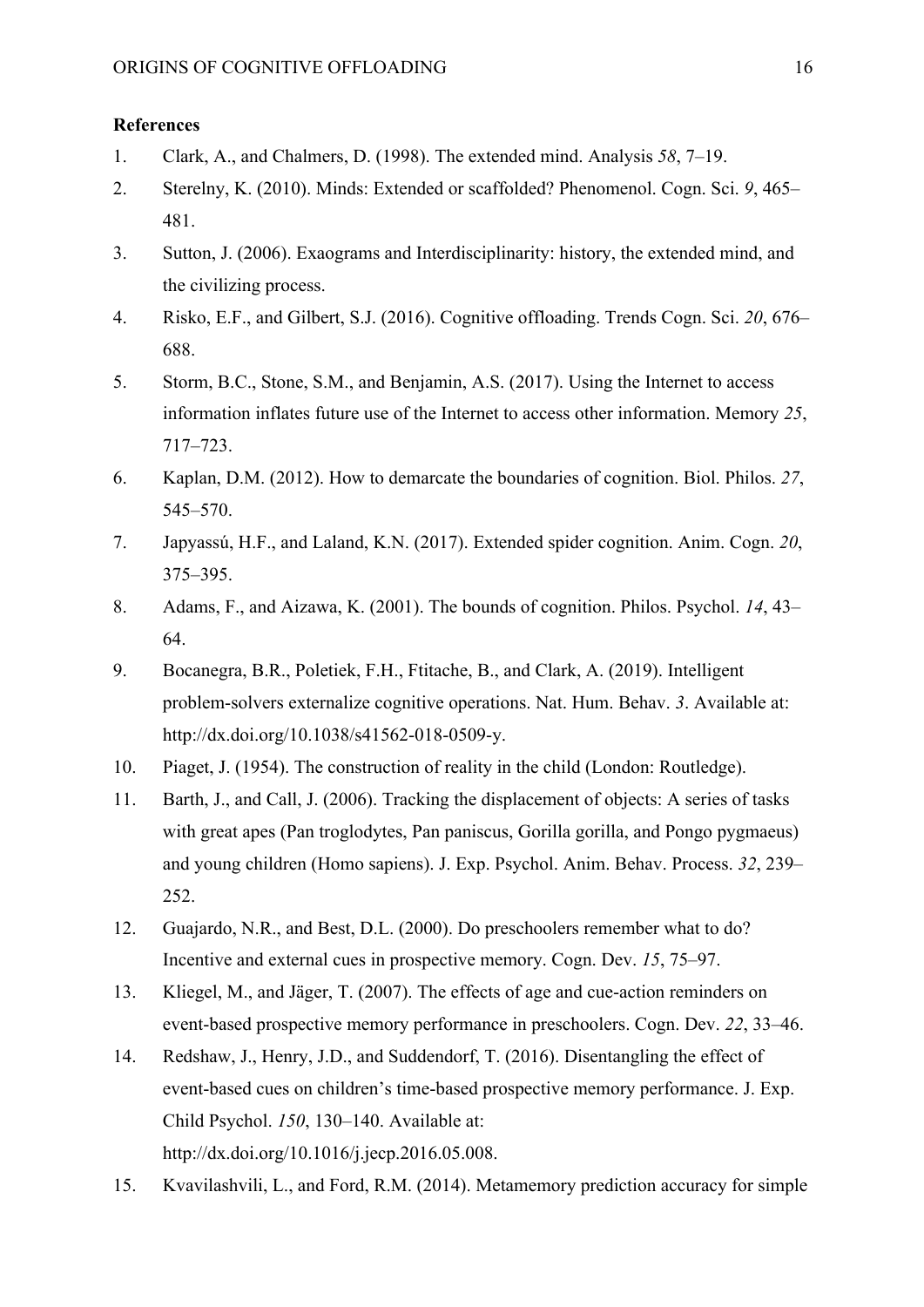prospective and retrospective memory tasks in 5-year-old children. J. Exp. Child Psychol. *127*, 65–81. Available at: http://dx.doi.org/10.1016/j.jecp.2014.01.014.

- 16. Meacham, J.A., and Colombo, J.A. (1980). External retrieval cues facilitate prospective remembering in children. J. Educ. Res. *73*, 299–301.
- 17. Mahy, C.E.V., Mazachowsky, T.R., and Pagobo, J.R. (2018). Do verbal reminders improve preschoolers' prospective memory performance? It depends on age and individual differences. Cogn. Dev. *47*, 158–167. Available at: https://doi.org/10.1016/j.cogdev.2018.06.004.
- 18. Gilbert, S.J., Bird, A., Carpenter, J.M., Fleming, S.M., Sachdeva, C., and Tsai, P. (2020). Optimal Use of Reminders: Metacognition, Effort, and Cognitive Offloading. J. Exp. Psychol. Gen. *44*, 1–39.
- 19. Gilbert, S.J. (2015). Strategic use of reminders: Influence of both domain-general and task-specific metacognitive confidence, independent of objective memory ability. Conscious. Cogn. *33*, 245–260. Available at: http://linkinghub.elsevier.com/retrieve/pii/S1053810015000070.
- 20. Boldt, A., and Gilbert, S.. (2019). Confidence Guides Spontaneous Cognitive Offloading. Cogn. Res. Princ. Implic. *4*.
- 21. Gilbert, S.J. (2015). Strategic offloading of delayed intentions into the external environment. Q. J. Exp. Psychol., 1–22. Available at: http://www.tandfonline.com/doi/abs/10.1080/17470218.2014.972963.
- 22. Clark, A. (2008). Supersizing the mind: Embodiment, action, and cognitive extension (Oxford University Press).
- 23. Heersmink, R. (2013). A Taxonomy of Cognitive Artifacts: Function, Information, and Categories. Rev. Philos. Psychol. *4*, 465–481.
- 24. Zhang, J. (1997). The Nature of External Representations in Problem Solving. Cogn. Sci. *21*, 179–217.
- 25. Dunn, T.L., and Risko, E.F. (2016). Toward a Metacognitive Account of Cognitive Offloading. Cogn. Sci. *40*, 1080–1127.
- 26. Hutchins, E. (1995). Cognition in the Wild (MIT press).
- 27. Rowlands, M.J. (2010). The new science of the mind: From extended mind to embodied phenomenology (MIT Press).
- 28. Mithen, S. (2000). Mind, brain and material culture: An archaeological perspective. In Evolution and the human mind: Modularity, language and meta-cognition, P. Carruthers and A. Chamberlain, eds. (Cambridge: Cambridge University Press), pp.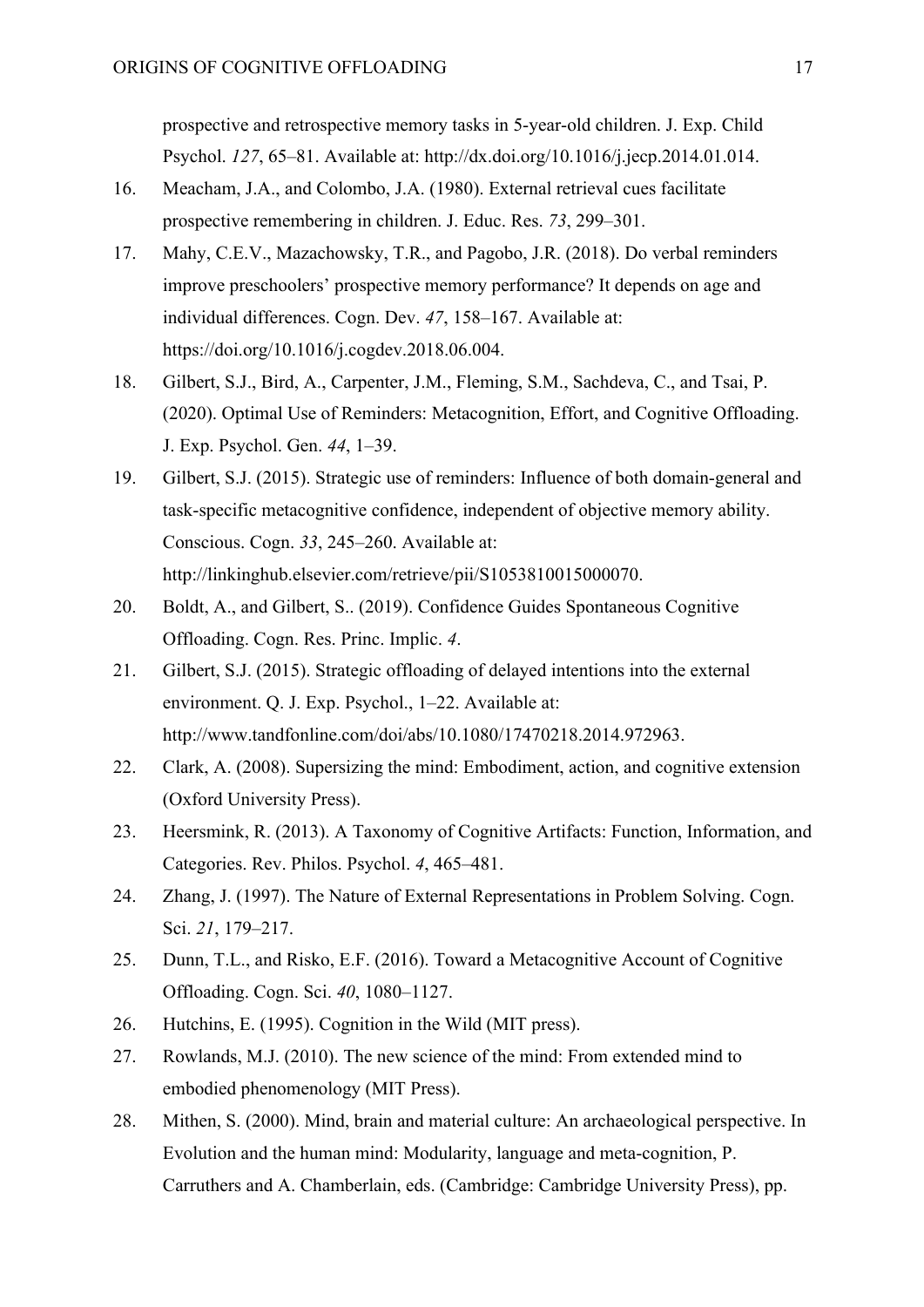207–217.

- 29. Donald, M. (1991). Origins of the modern mind: Three stages in the evolution of culture and cognition (Harvard University Press).
- 30. Kirsh, D. (2010). Thinking with external representations. Artif. Intell. Soc. *25*, 441– 454. Available at: http://gunpowder.ucsd.edu/kirsh/articles/interaction/Kirshinteraction.pdf%5Cnhttp://adrenaline.ucsd.edu/kirsh/articles/Interaction/Kirsh-Interaction.pdf.
- 31. Sterelny, K. (2003). Thought in a hostile world: The evolution of human cognition.
- 32. Czaczkes, T.J., Grüter, C., and Ratnieks, F.L.W. (2015). Trail Pheromones: An Integrative View of Their Role in Social Insect Colony Organization. Annu. Rev. Entomol. *60*, 581–599. Available at: http://www.annualreviews.org/doi/10.1146/annurev-ento-010814-020627.
- 33. Odling-Smee, F.J., Laland, K.N., and Feldman, M.W. (2013). Niche construction: the neglected process in evolution (Princeton university press).
- 34. Redshaw, J., and Bulley, A. (2018). Future-thinking in animals: Capacities and Limits. In The Psychology of Thinking about the Future, G. Oettingen, A. T. Sevincer, and P. M. Gollwitzer, eds. (Guilford Press), pp. 31–51.
- 35. Bulley, A., Redshaw, J., and Suddendorf, T. (2019). The future-directed functions of the imagination: From prediction to metaforesight. In The Cambridge Handbook of the Imagination, A. Abraham, ed. (Cambridge: Cambridge University Press), pp. 1–50.
- 36. Neldner, K., Collier-Baker, E., and Nielsen, M. (2015). Chimpanzees (Pan troglodytes) and human children (Homo sapiens) know when they are ignorant about the location of food. Anim. Cogn. *18*, 683–699.
- 37. Balcomb, F.K., and Gerken, L.A. (2008). Three-year-old children can access their own memory to guide responses on a visual matching task. Dev. Sci. *11*, 750–760.
- 38. Dunlosky, J., and Metcalfe, J. (2008). Metacognition (Sage Publications).
- 39. Flavell, J.H., and Wellman, H.M. (1975). Metamemory.
- 40. Dufresne, A., and Kobasigawa, A. (1989). Children's spontaneous allocation of study time: Differential and sufficient aspects. J. Exp. Child Psychol. *47*, 274–296.
- 41. Lockl, K., and Schneider, W. (2004). The effects of incentives and instructions on children's allocation of study time. Eur. J. Dev. Psychol. *1*, 153–169.
- 42. Metcalfe, J., and Finn, B. (2013). Metacognition and control of study choice in children. Metacognition Learn. *8*, 19–46.
- 43. Masur, E.F., McIntyre, C.W., and Flavell, J.H. (1973). Developmental changes in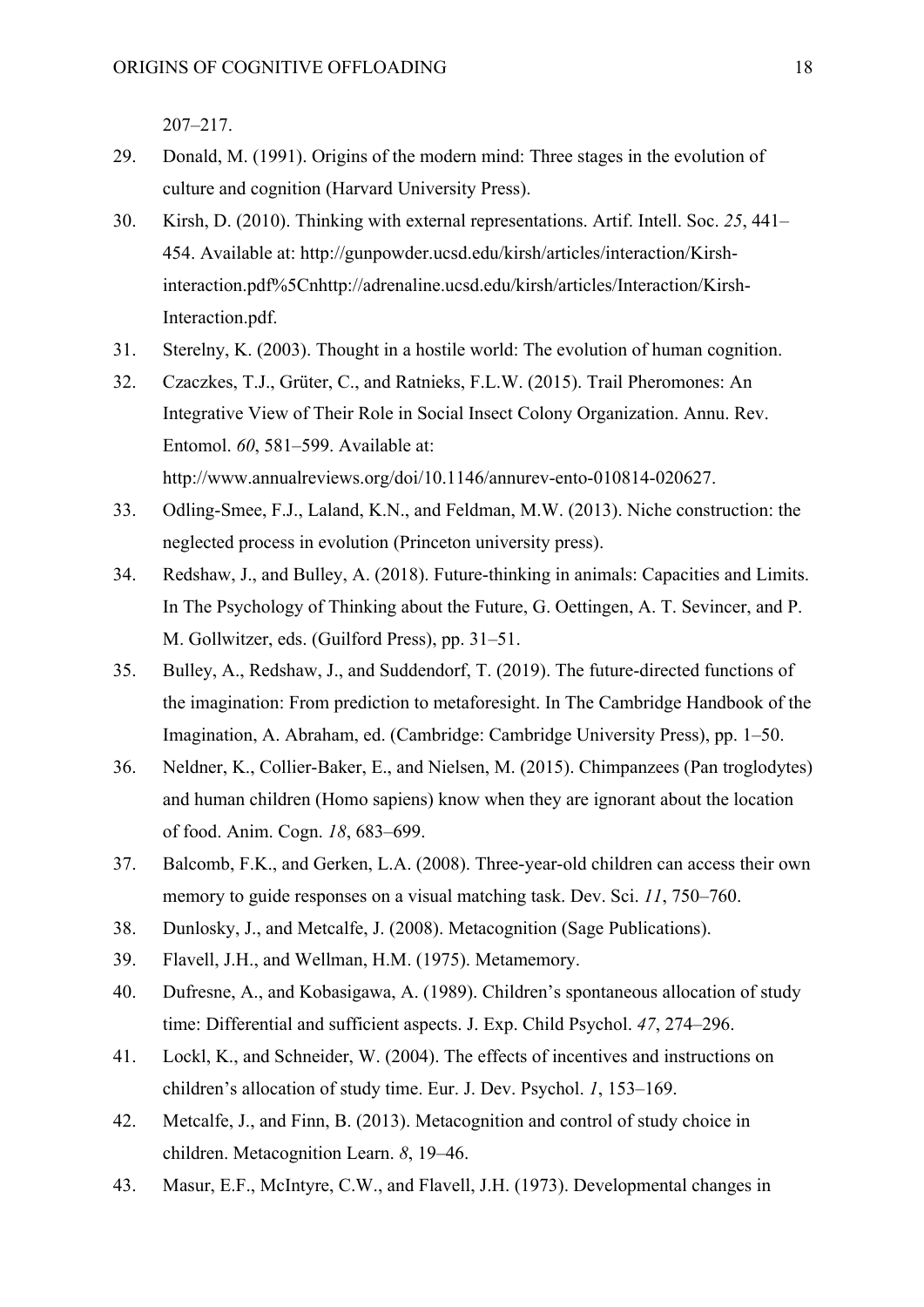apportionment of study time among items in a multitrial free recall task. J. Exp. Child Psychol. *15*, 237–246.

- 44. Heisel, B.E. (1981). Young Children ' s Storage a Memory-for-Location Behavior Task. J. Exp. Child Psychol. *31*, 350–364.
- 45. Miller, P.H., Seier, W.L., Probert, J.S., and Aloise, P.A. (1991). Age differences in the capacity demands of a strategy among spontaneously strategic children. J. Exp. Child Psychol. *52*, 149–165.
- 46. Bjorklund, D.F., Dukes, C., and Brown, R.D. (2009). The development of memory strategies. In Studies in Developmental Psychology. The Development of Memory in Infancy and Childhood., M. L. Courage and N. Cowan, eds. (Hove, East Sussex: Psychology Press), pp. 145–175.
- 47. Roebers, C.M. (2014). Children's Deliberate Memory Development: The Contribution of Strategies and Metacognitive Processes. In The Wiley Handbook on the Development of Children's Memory, Vol II, P. J. Bauer and R. Fivush, eds. (New York: Wiley), pp. 865–894.
- 48. Hutchins, E. (1999). Cognitive artifacts. MIT Encycl. Cogn. Sci. *126*, 127.
- 49. Norman, D.A. (1991). Cognitive artifacts. Des. Interact. Psychol. human-computer interface *1*, 17–38.
- 50. Beal, C.R. (1985). Development of Knowledge about the Use of Cues to Aid Prospective Retrieval. Child Dev. *56*, 631–642.
- 51. Risko, E.F., and Dunn, T.L. (2015). Storing information in-the-world: Metacognition and cognitive offloading in a short-term memory task. Conscious. Cogn. *36*, 61–74. Available at: http://dx.doi.org/10.1016/j.concog.2015.05.014.
- 52. Redshaw, J., Vandersee, J., Bulley, A., and Gilbert, S.J. (2018). Development of children's use of external reminders for hard-to-remember intentions. Child Dev. *89*, 2099–2108. Available at: http://doi.wiley.com/10.1111/cdev.13040.
- 53. Dunn, T.L., Lutes, D.J.C., and Risko, E.F. (2016). Metacognitive evaluation in the avoidance of demand. J. Exp. Psychol. Hum. Percept. Perform. *42*, 1372–1387.
- 54. Beck, S.R., Apperly, I.A., Chappell, J., Guthrie, C., and Cutting, N. (2011). Making tools isn't child's play. Cognition *119*, 301–306.
- 55. Neldner, K., Mushin, I., and Nielsen, M. (2017). Young children's tool innovation across culture: Affordance visibility matters. Cognition *168*, 335–343. Available at: http://dx.doi.org/10.1016/j.cognition.2017.07.015.
- 56. Neldner, K., Redshaw, J., Murphy, S., Tomaselli, K., Davis, J., Dixson, B., and